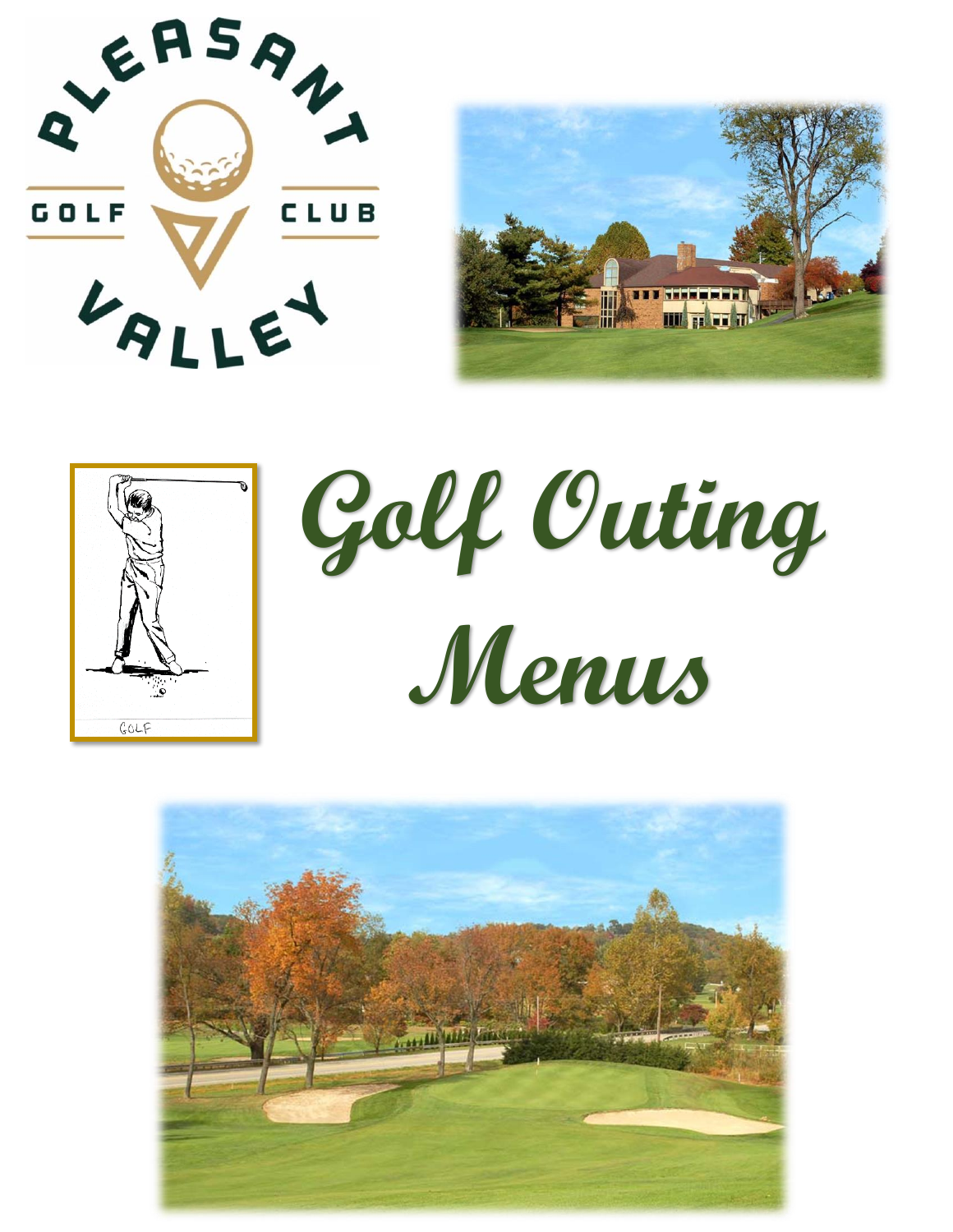## **Breakfast Buffet**

- Assorted juices and coffee
- Assorted Danishes, breakfast breads and muffins
- Creamery butter and preserves
- Fresh fruit display
- Farm fresh scrambled eggs with cheddar cheese
- HICKORY SMOKED BACON
- Cinnamon raisin French toast
- Obrien breakfast potatoes



#### \$14.95 Per Person  $\overline{a}$

#### Add on Breakfast Sandwiches for \$3.95 More!

 . •English Muffin, Sage Sausage, Scrambled Eggs, American Cheese **OR** 

•Croissant, Smoked Bacon, Scrambled Eggs, Cheddar Cheese

**Continental Breakfast**

- Assorted juices and coffee
- Assorted Danishes, breakfast breads and muffins
- Creamery butter and preserves
- Fresh fruit display

### \$7.95 Per Person

#### Add on Breakfast Sandwiches for \$3.95 More!

 • English Muffin, Sage Sausage, Scrambled Eggs, American Cheese <u>ii aan oo dhamaan ah dhamaan ah dhamaan ah dhamaan ah dhamaan ah dhamaan ah dhamaan ah dhamaan ah dhamaan ah d</u>

•Croissant, Smoked Bacon, Scrambled Eggs, Cheddar Cheese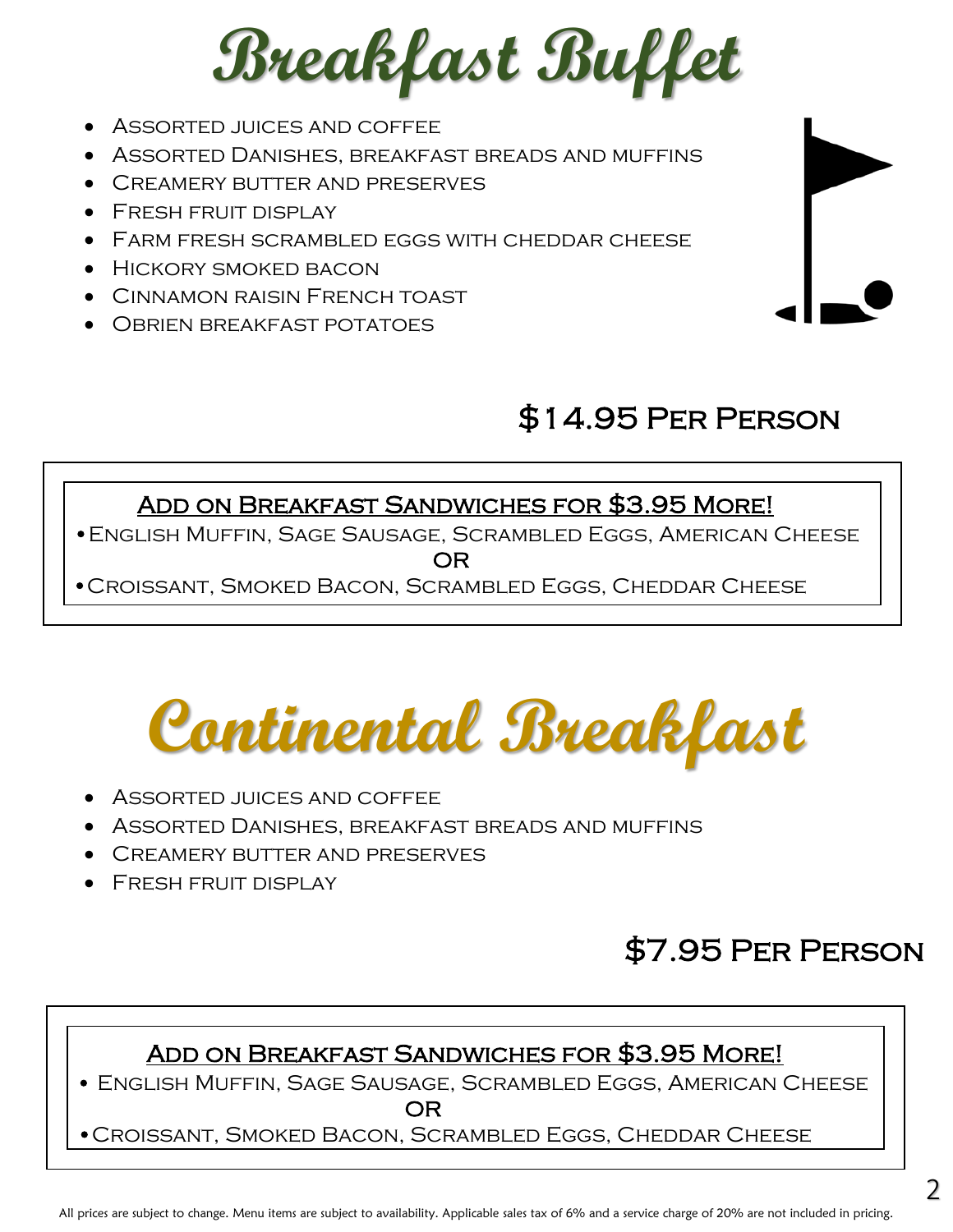

including chips, cookie & a bottled water or soda.

• Whole wheat wrap, rotisserie chicken salad, red grapes & candied walnuts, lettuce & tomato

**OR** 

• Smoked turkey, honey cured ham, smoked bacon, swiss cheese, lettuce, tomato, red onion, roasted garlic aioli, Italian bread

<u>OR OR</u>

• Roasted beef, cheddar, lettuce, tomato, caramelized onion aioli, **HERB CIABATTA** 

#### \$14.95 Per Person

**Lunch Buffet**

#### Choose 2:

- Tossed Salad, Assorted Dressing
- CAESAR SALAD
- Creamy Coleslaw
- Dill Potato Salad
- Broccoli, Cheddar, Bacon Salad
- Tomato, Cucumber, Vidalia Onion Salad
- Double A Pasta Salad

#### To go with:

- Dinner Rolls & Creamery Butter
- Buttermilk Fried Chicken
- FRESHLY GROUND BURGERS
- Lettuce, Tomato, Onions
- Pickle platter
- Ketchup, Mustard, Mayo and Relish
- Kaiser Buns
- RANCH STEAK FRIES
- Assorted cookies and brownies
- Coffee

Add on our Non-Alcoholic Beverage Package for \$2.00 per person!

## \$23.95 Per Person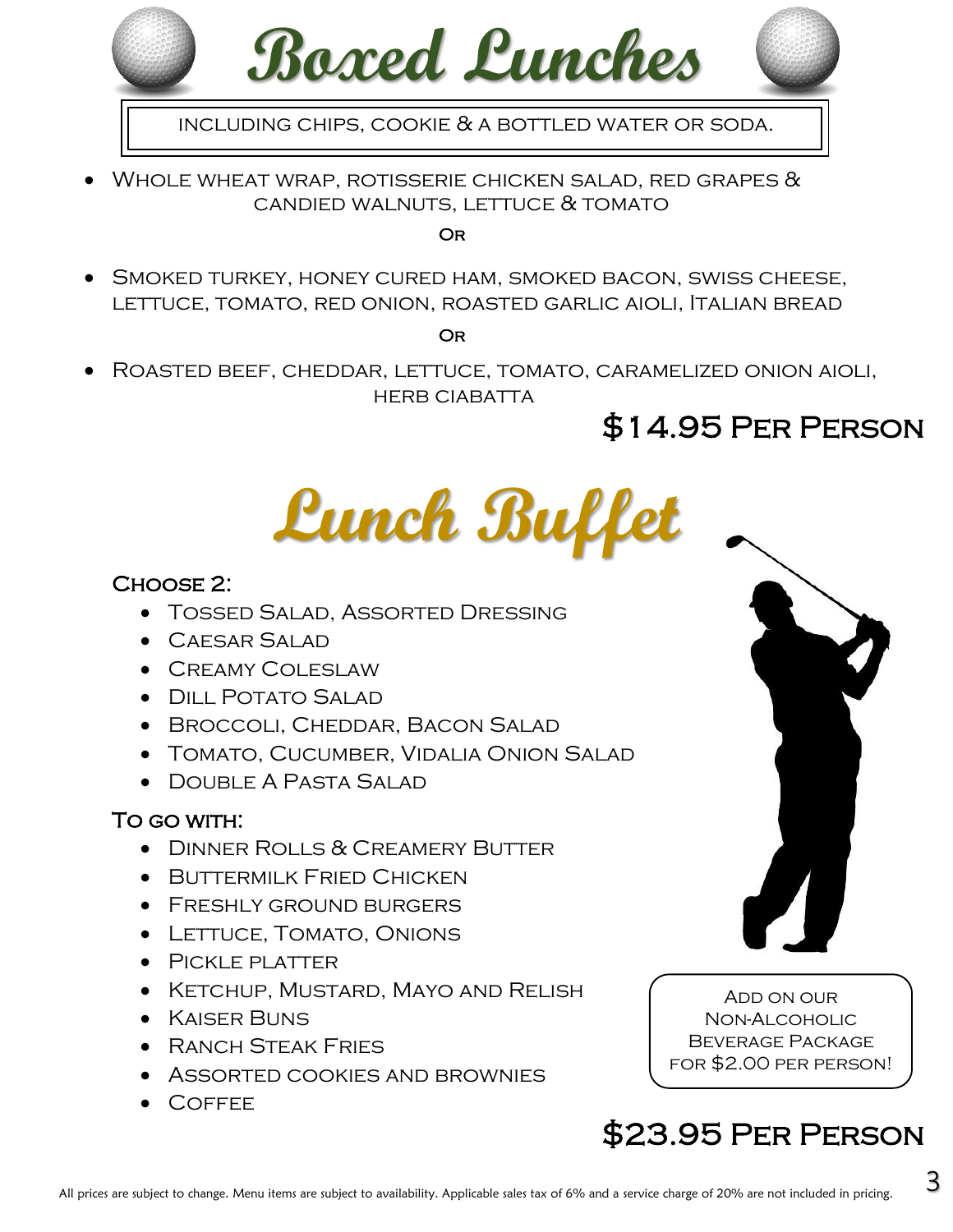**Par Buffet & Golf** 

- Tossed garden salad, buttermilk ranch and robust Italian dressing
- Assorted rolls and creamery butter
- FRESHLY GROUND BURGERS
- Grilled all beef Nathans hot dogs
- LETTUCE, TOMATO, ONION
- Pickle platter
- Ketchup, mustard, mayo, relish
- Kaisers and hot dog buns
- RANCH STEAK FRIES
- Assorted desserts
- Coffee



Add on our Non-Alcoholic Beverage Package for \$2.00 per person!

### \$60 Per Golfer

# **Birdie Buffet & Golf**

- Tossed garden salad, buttermilk ranch and robust Italian dressing
- Assorted rolls and creamery butter
- Balsamic grilled flank steak, roasted pepper sauce
- Honey mustard grilled chicken breast, sweet corn **CREAM**
- Rosemary shallot roasted red potatoes
- Broccoli, cauliflower, pepper confetti
- Assorted desserts
- Coffee

Add on our Non-Alcoholic Beverage Package for \$2.00 per person!

\$65 Per Golfer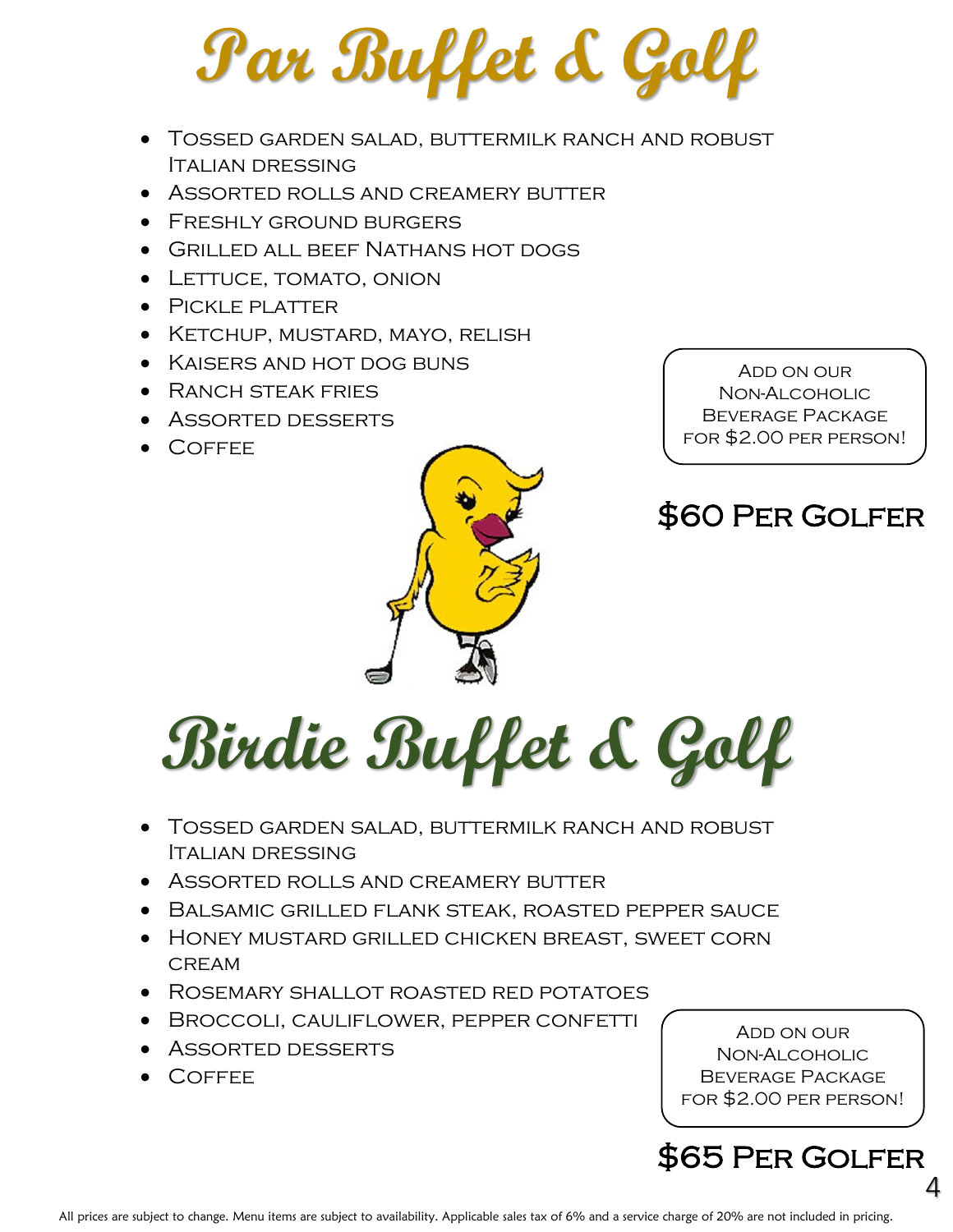# **Eagle Buffet & Golf**

- CLASSIC CAESAR SALAD
- GARLIC HERB BREADSTICKS
- Chicken parmesan, basil marinara
- Penne noodles
- Alfredo and vodka sauces
- Tuscan garden vegetable ratatouille
- Sicilian potato bake
- Assorted desserts
- Coffee

Add on our Non-Alcoholic Beverage Package for \$2.00 per person!

### \$70 Per Golfer



# **Albatross Buffet & Golf**

- Tossed garden salad, buttermilk ranch and robust Italian dressing
- Assorted rolls and creamery butter
- Pan fried cod, lemon chive butter sauce
- Chicken cordon bleu, honey mustard cream
- Green beans, red onion, smoked bacon
- SWEET POTATO MULTI GRAIN RICE PILAF
- Assorted desserts
- Coffee

Add on our Non-Alcoholic Beverage Package for \$2.00 per person!

\$70 Per Golfer